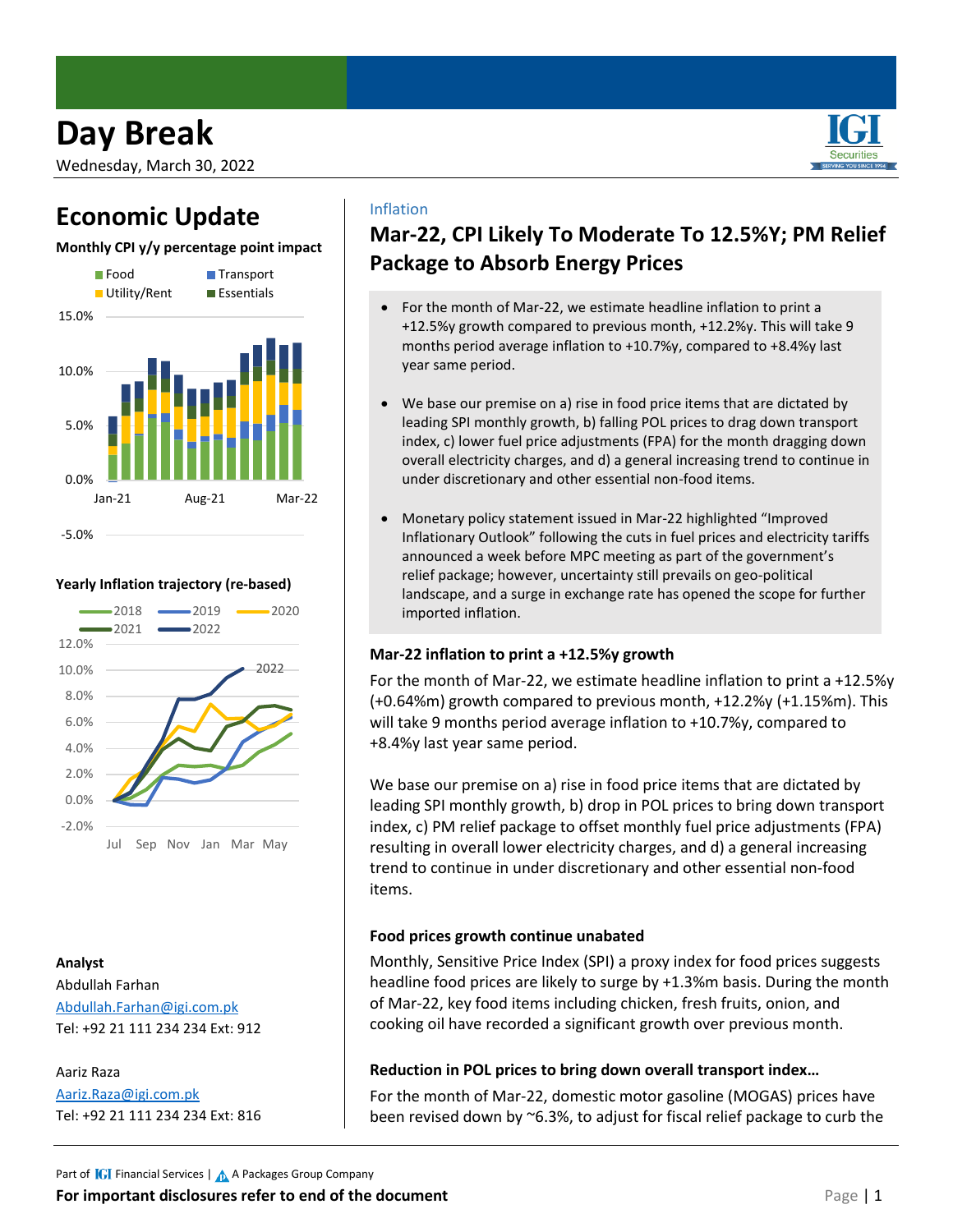

effects of rise in global oil prices. As a result this will bring down transport index.

#### **…Similarly PM relief Package to absorb FPA impact**

Fuel Price adjustment (FPA) for the month of Mar-22 came at PKR 5.94/kwh. However PM relief package announced during Feb-22 allowed for reduced electricity charges, which entail overall FPA will be reduced down to PKR 0.94/Kwh lower than FPA charge of PKR 3.1/kwh last month. As a result, adjusted tariff's impact for this month on NCPI will be -0.6%.

#### **Outlook: CPI coming down to SBP targeted range?**

Monetary policy statement issued in Mar-22 highlighted "Improved Inflationary Outlook" following the cuts in fuel prices and electricity tariffs announced a week before MPC meeting as part of the government's relief package; however, uncertainty still prevails on geo-political landscape, and a surge in exchange rate has opened the scope for further imported inflation. The MPC continues to expect inflation to moderate between 9-11 percent this fiscal year before inclining toward the medium-term target range of 5-7 percent in FY23 as global commodity prices normalize. Despite monetary policy stance, treasury yields have been on rising trajectory.

Going forward, the relief package will come at a cost of higher fiscal deficit, ultimately leading to higher taxation and withdrawal of fiscal accommodative measures. Month of Ramadan will likely put further pressure on food prices. Despite moderating domestic demand, unstable geopolitical landscape will likely keep pressure on domestic currency.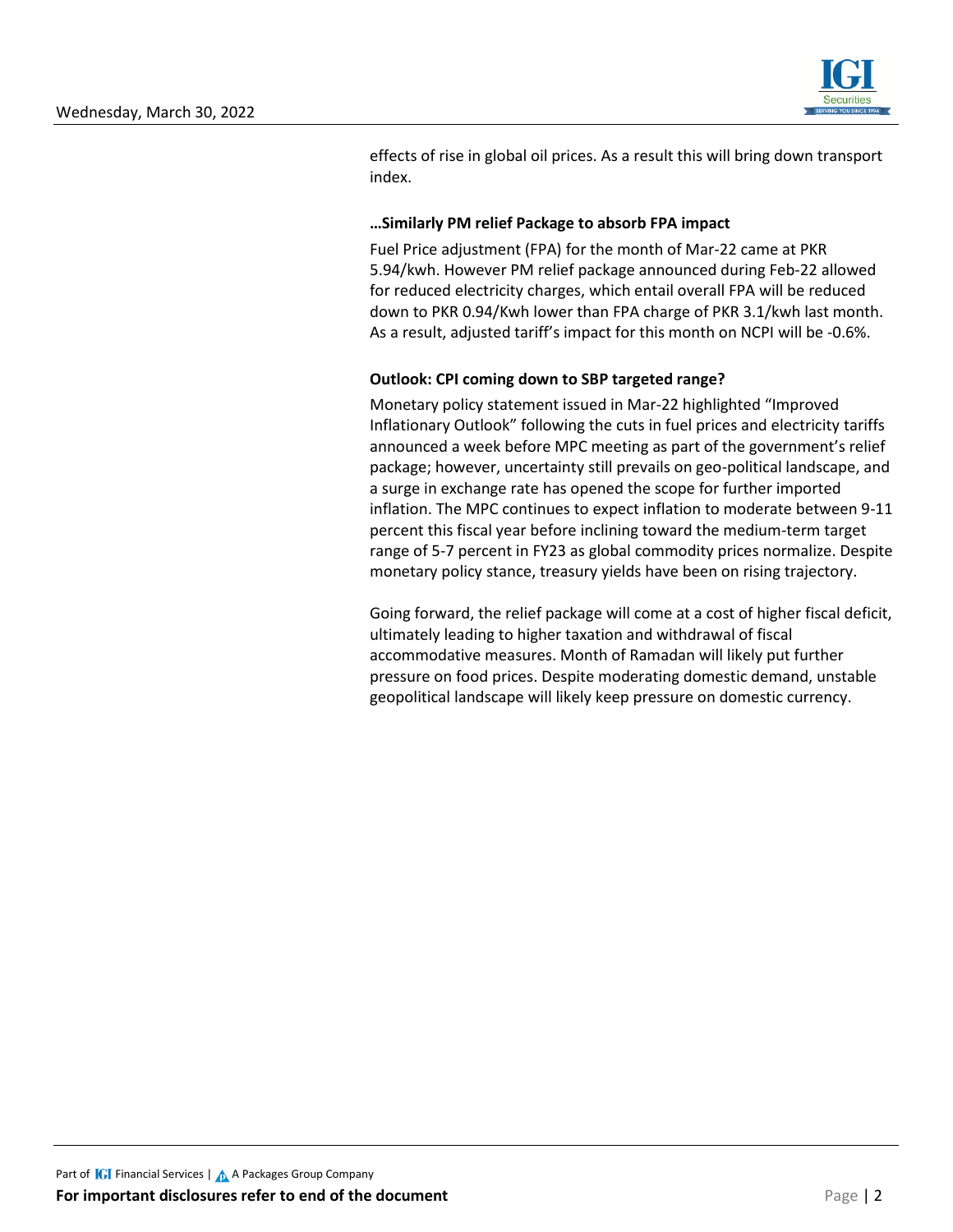

## **Important Disclaimer and Disclosures**

Research Analyst(s) Certification: The Research Analyst(s) hereby certify that the views about the company/companies and the security/ securities discussed in this report accurately reflect his or her or their personal views and that he/she has not received and will not receive direct or indirect compensation in exchange for expressing specific recommendations or views in this report. The analyst(s) is principally responsible for the preparation of this research report and that he/she or his/her close family/relative does not own 1% or more of a class of common equity securities of the following company/companies covered in this report.

**Disclaimer**: The information and opinions contained herein are prepared by IGI Finex Securities Limited and is for information purposes only. Whilst every effort has been made to ensure that all the information (including any recommendations or opinions expressed) contained in this document (the information) is not misleading or unreliable, IGI Finex Securities Limited makes no representation as to the accuracy or completeness of the information. Neither, IGI Finex Securities Limited nor any director, officer or employee of IGI Finex Securities Limited shall in any manner be liable or responsible for any loss that may be occasioned as consequence of a party relying on the information. This document takes no account of the investment objectives, financial situation and particular needs of investors, who shall seek further professional advice before making any investment decision. The subject Company (ies) is a client of the IGI Finex Securities Limited and IGI Finex Securities offers brokerage services to Subject Company (ies) on a regular basis, in line with industry practice. This document and the information may not be reproduced, distributed or published by any recipient for any purpose. This report is not directed or intended for distribution to, or use by any person or entity not a client of IGI Finex Securities Limited, else directed for distribution.

**Rating system**: IGI Finex Securities employs three tier ratings system, depending upon expected total return (return is defined as capital gain exclusive of tax) of the security in stated time period, as follows:

#### **Recommendation Rating System**

Buy if target price on aforementioned security (ies) is more than 10%, from its last closing price(s) Hold if target price on aforementioned security (ies) is in between -10% and 10%, from its last closing price(s) Sell if target price on aforementioned security (ies) is less than -10%, from its last closing price(s)

**Risk**: Investment in securities are subject to economic risk, market risk, interest rate risks, currency risks, and credit risks, political and geopolitical risks. The performance of company (ies) covered herein might unfavorably be affected by multiple factors including, business, economic, and political conditions. Hence, there is no assurance or guarantee that estimates, recommendation, opinion, etc. given about the security (ies)/company (ies) in the report will be achieved.

**Basic Definitions and Terminologies used:** Target Price: A price target is the projected price level of a financial security stated by an investment analyst or advisor. It represents a security's price that, if achieved, results in a trader recognizing the best possible outcome for his investment, Last Closing: Latest closing price, Market Cap.: Market capitalization is calculated by multiplying a company's shares outstanding by current trading price. EPS: Earnings per Share. DPS: Dividend per Share. ROE: Return on equity is the amount of net income returned as a percentage of shareholders' equity. P/E: Price rnings ratio of a company's share price to its per-share earnings. P/B: Price to Book ratio used to compare a stock's market value to its book value. DY: The dividend yield is dividend per share, divided by the price per share.

IGI Finex Securities Limited Research Analyst(s) Research Identity Number: BRP009 © Copyright 2022 IGI Finex Securities Limited

# **Contact Details**